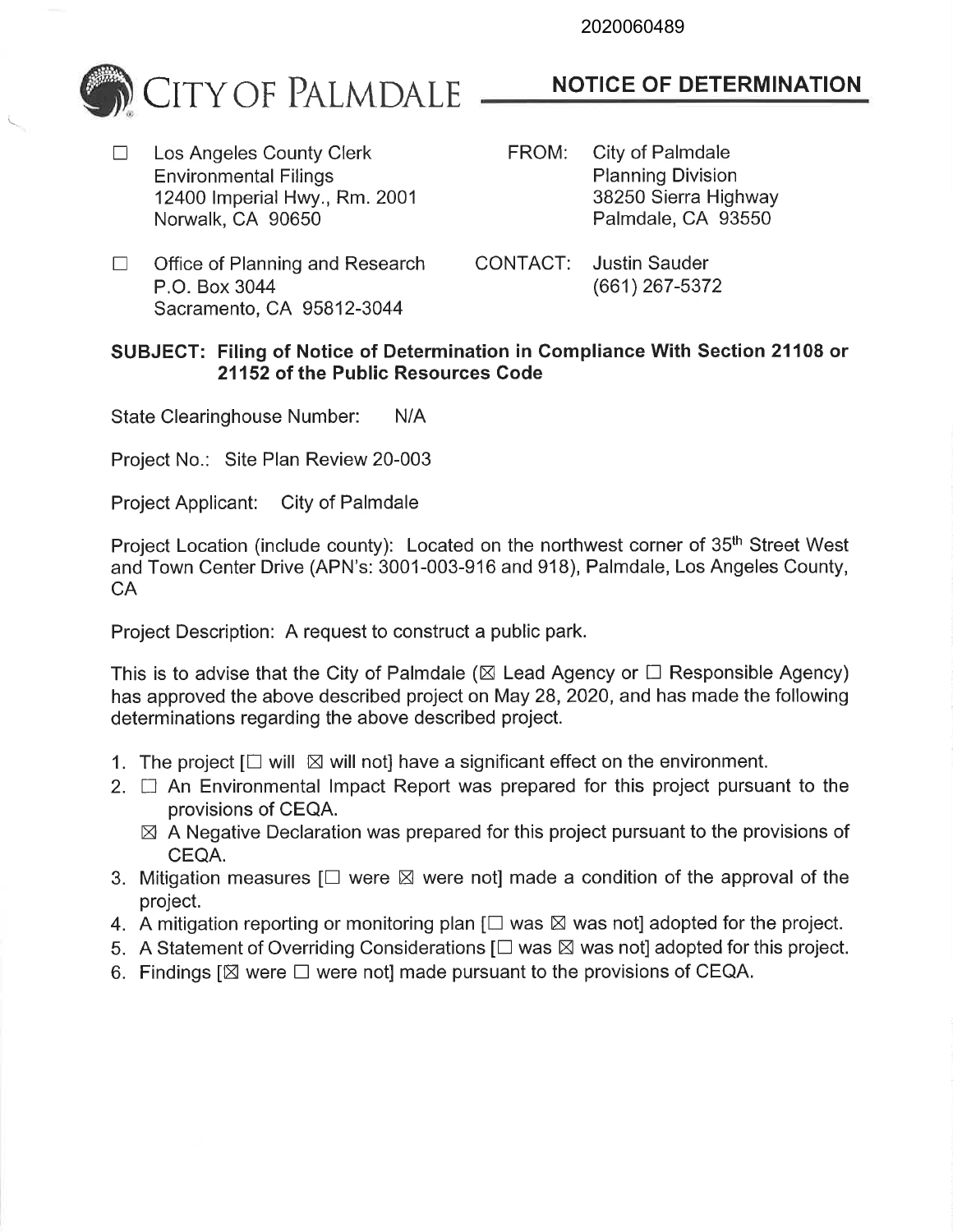Notice of Determination sPR 20-003 May 28,2020

This is to certify that the lnitial Study with comments and responses and record of project approval, or the Mitigated Negative Declaration, is available to the General Public at: City of Palmdale Planning Division, 38250 Sierra Highway, Palmdale, CA 93550.

Signature (Public Agency):

Carlene Saxton Acting Planning Manager 5<br>
Date

City of Palmdale

Authority cited: Section 21083, Public Resources Code. Reference: Sections 21000-21174, Public Resources Code

 $5/21/2020$ 

**Governor's Office of Planning & Research** 

**Jun 23 2020** 

## **STATE CLEARINGHOUSE**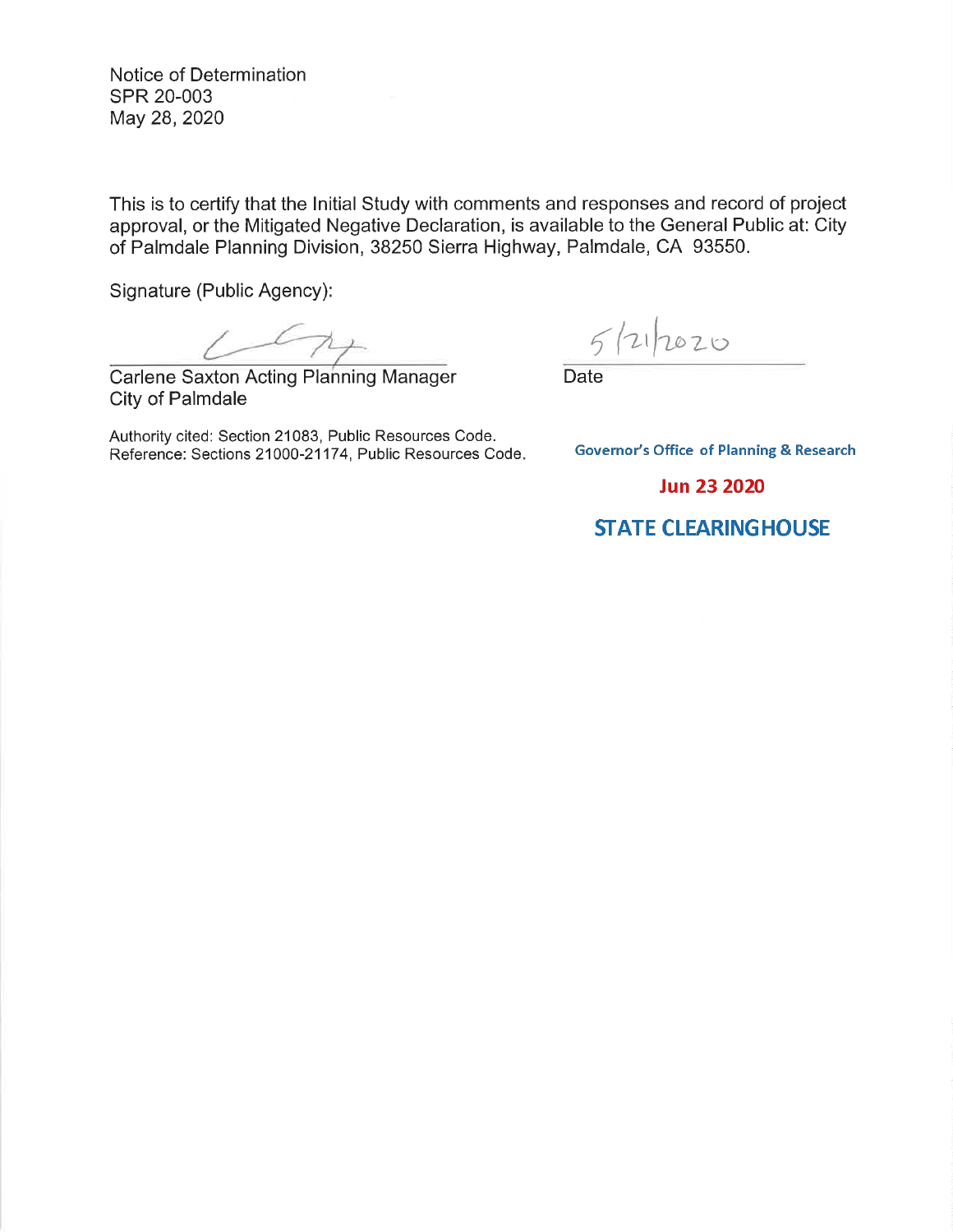

### NOTICE OF DETERMINATION

CONNY B. MCCORMACK, COUNTY CLERK

FEB 2 5 2003

DEPUTY

Los Angeles County Clerk **TO: Environmental Filings** 12400 Imperial Hwy., Rm. 2001 Norwalk, CA 90650

FROM: City of Palmdale **Planning Department** 38250 Sierra Highway Palmdale, CA 93550

## RECFIVED

Amy Brislen Case Planner:

 $APR - 72003$ 

Applicant:

City of Palmdale Public Works Department PLANNING DFPT

Address: 38250 Sierra Highway Palmdale, CA 93551

Site Plan Review (SPR) 1-02-1 Case:

- Description of Project: Application to develop 3.37 acres into a park facility consisting of playing fields, play equipment and with an approximately 630 square foot building.
- North side of Town Center Drive between Bolz Ranch Road Location: and 35<sup>th</sup> Street West

The Site Plan Review (SPR) 1-02-1 was approved by the Hearing Officer of the City of Palmdale on February 20, 2003. It has been determined that the project will not have a significant effect on the environment and the Hearing Officer approved a Negative Declaration for the project in compliance with the provisions of the California Environmental Quality Act, as amended.

The document is on file and available for review at the City of Palmdale, Planning Department, 38250 Sierra Highway, Palmdale, California 93550.

Dated:  $3-20-03$ 

Bola die ?  $600$ 

Laurie Lile, Director of Planning City of Palmdale

**THE NOTICE** ŐN INTIL **WEISTRAR-RECORDER/COUNTY CLERK** 

02 0004505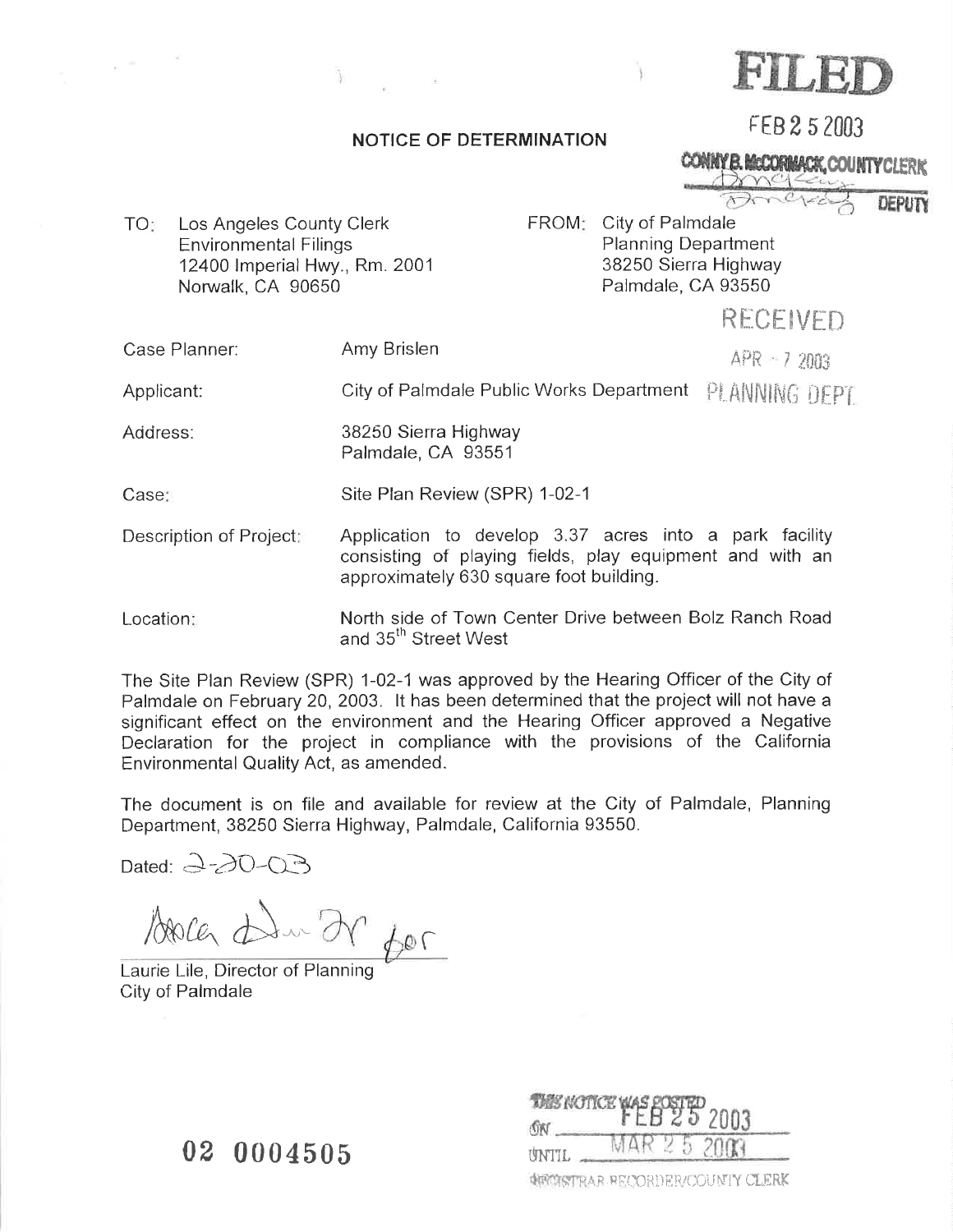FEB 2 5 2003

### **CALIFORNIA DEPARTMENT OF FISH & GAME CERTIFICATE OF FEE EXEMPTION**

CONNY B. MCCORMACK, COUNTY CLERI

**DEPUT** 

### De Minimis Impact Finding

Project Title/Location (include county): Site Plan Review (SPR) 1-02-1 located on the north side of Town Center Drive between Bolz Ranch Road and 35<sup>th</sup> Street West in the City of Palmdale, County of Los Angeles.

Project Description: An application by the City of Palmdale Public Works Department to develop 3.37 acres into a park facility consisting of playing fields, play equipment and an approximately 630 square foot restroom facility.

Case Planner: Amy Brislen

### Findings of Exemption (attach as necessary):

- 1. The City of Palmdale has prepared an initial study for the project which evaluated the potential environmental impacts that could result should the project be implemented; and
- 2. The initial study and Negative Declaration prepared for the project did not identify any potential for an adverse effect on wildlife resources resulting from development of the proposed project because the site is located in a highly urbanized area on a site which has been disturbed by humans and domestic animals and because the site is designated to develop as a neighborhood park.

### Certification:

 $\alpha$ 

I hereby certify that the public agency has made the above finding and that the project will not individually or cumulatively have an adverse effect on wildlife resources, as defined in Section 711.2 of the Fish and Game Code.

Laurie Lile Title: Director of Planning Lead Agency: City of Palmdale

 $2 - 20 - 03$ Date:  $\qquad \qquad$ DΝ **INTIL** 

**NOTIFIELD DE CORPERENCHMPY CLERK** 

02 0004505